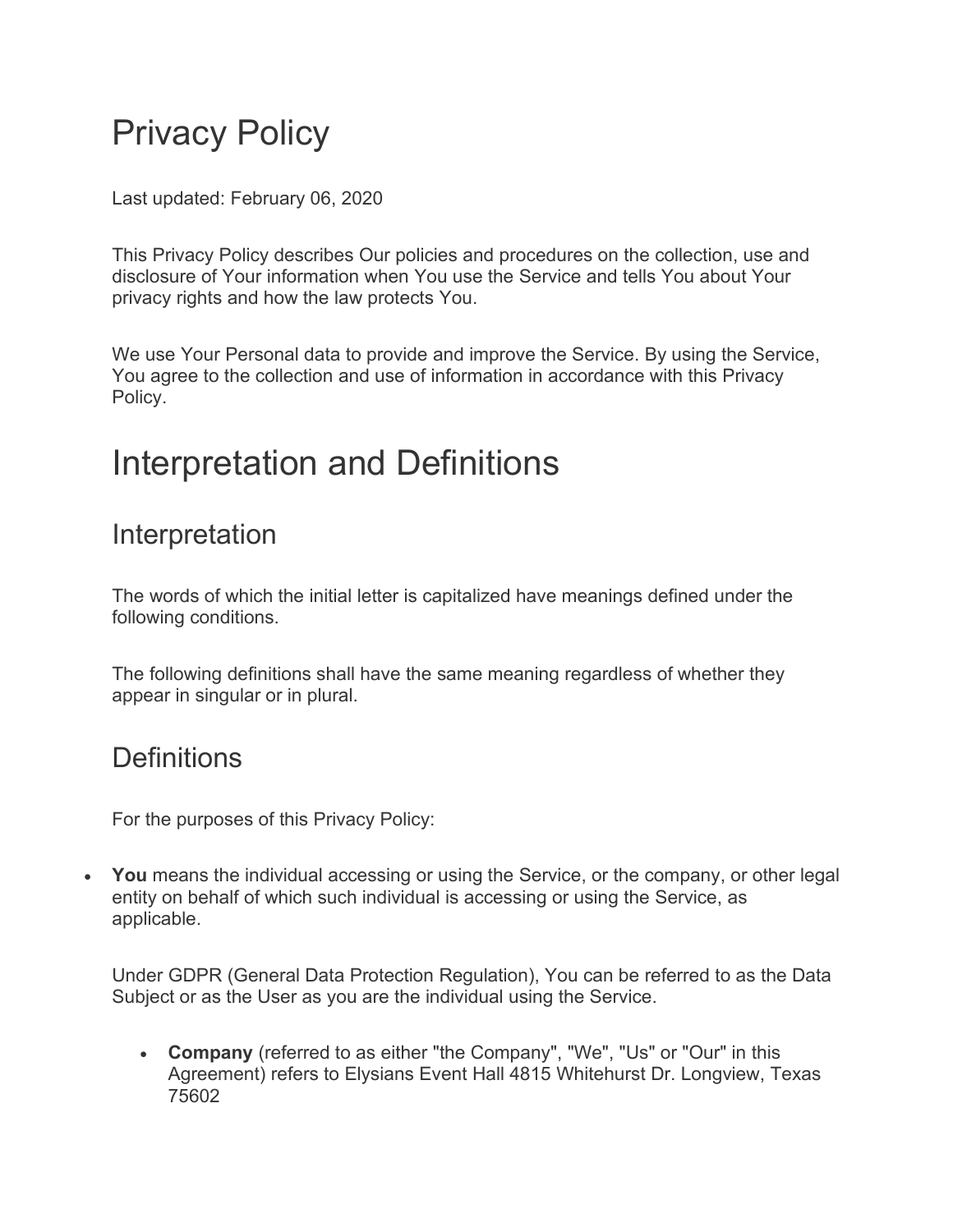For the purpose of the GDPR, the Company is the Data Controller.

- **Affiliate** means an entity that controls, is controlled by or is under common control with a party, where "control" means ownership of 50% or more of the shares, equity interest or other securities entitled to vote for election of directors or other managing authority.
- **Account** means a unique account created for You to access our Service or parts of our Service.
- **Website** refers to Elysians Event Hall, accessible from www.elysiansevents.com
- **Service** refers to the Website.
- **Country** refers to: Texas, United States
- **Service Provider** means any natural or legal person who processes the data on behalf of the Company. It refers to third-party companies or individuals employed by the Company to facilitate the Service, to provide the Service on behalf of the Company, to perform services related to the Service or to assist the Company in analyzing how the Service is used.

For the purpose of the GDPR, Service Providers are considered Data Processors.

- **Third-party Social Media Service** refers to any website or any social network website through which a User can log in or create an account to use the Service.
- **Facebook Fan Page** is a public profile named Elysians Event Hall specifically created by the Company on the Facebook social network, accessible from https://facebook.com/Elysainseventhal
- **Personal Data** is any information that relates to an identified or identifiable individual.

For the purposes for GDPR, Personal Data means any information relating to You such as a name, an identification number, location data, online identifier or to one or more factors specific to the physical, physiological, genetic, mental, economic, cultural or social identity.

For the purposes of the CCPA, Personal Data means any information that identifies, relates to, describes or is capable of being associated with, or could reasonably be linked, directly or indirectly, with You.

- **Cookies** are small files that are placed on Your computer, mobile device or any other device by a website, containing the details of Your browsing history on that website among its many uses.
- **Usage Data** refers to data collected automatically, either generated by the use of the Service or from the Service infrastructure itself (for example, the duration of a page visit).
- **Data Controller**, for the purposes of the GDPR (General Data Protection Regulation), refers to the Company as the legal person which alone or jointly with others determines the purposes and means of the processing of Personal Data.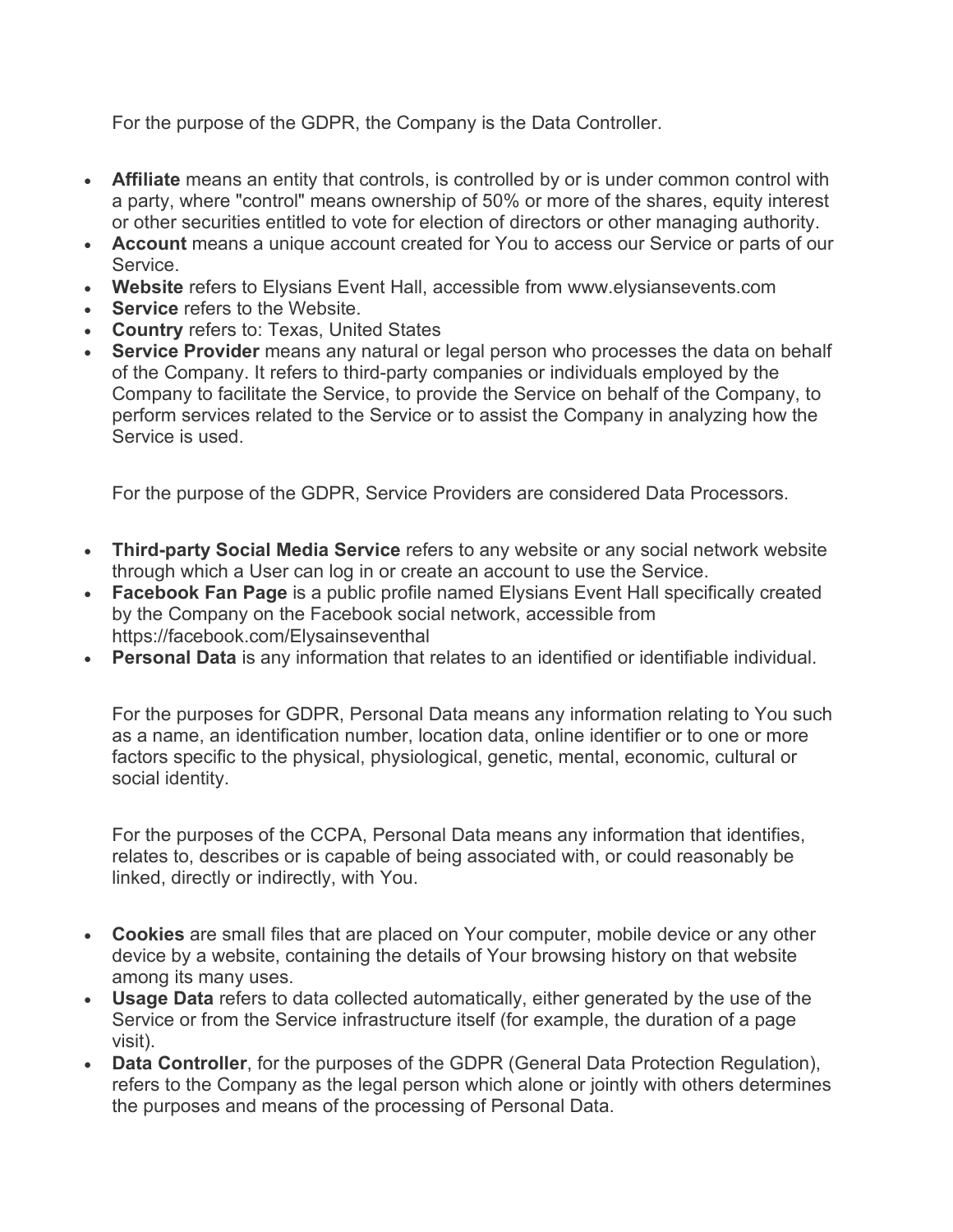- **Do Not Track** (DNT) is a concept that has been promoted by US regulatory authorities, in particular the U.S. Federal Trade Commission (FTC), for the Internet industry to develop and implement a mechanism for allowing internet users to control the tracking of their online activities across websites.
- **Business**, for the purpose of the CCPA (California Consumer Privacy Act), refers to the Company as the legal entity that collects Consumers' personal information and determines the purposes and means of the processing of Consumers' personal information, or on behalf of which such information is collected and that alone, or jointly with others, determines the purposes and means of the processing of consumers' personal information, that does business in the State of California.
- **Consumer**, for the purpose of the CCPA (California Consumer Privacy Act), means a natural person who is a California resident. A resident, as defined in the law, includes (1) every individual who is in the USA for other than a temporary or transitory purpose, and (2) every individual who is domiciled in the USA who is outside the USA for a temporary or transitory purpose.
- **Sale**, for the purpose of the CCPA (California Consumer Privacy Act), means selling, renting, releasing, disclosing, disseminating, making available, transferring, or otherwise communicating orally, in writing, or by electronic or other means, a Consumer's Personal information to another business or a third party for monetary or other valuable consideration.

# Collecting and Using Your Personal Data

## Types of Data Collected

#### Personal Data

While using Our Service, We may ask You to provide Us with certain personally identifiable information that can be used to contact or identify You. Personally identifiable information may include, but is not limited to:

- Email address
- First name and last name
- Phone number
- Address, State, Province, ZIP/Postal code, City
- Usage Data

#### Usage Data

Usage Data is collected automatically when using the Service.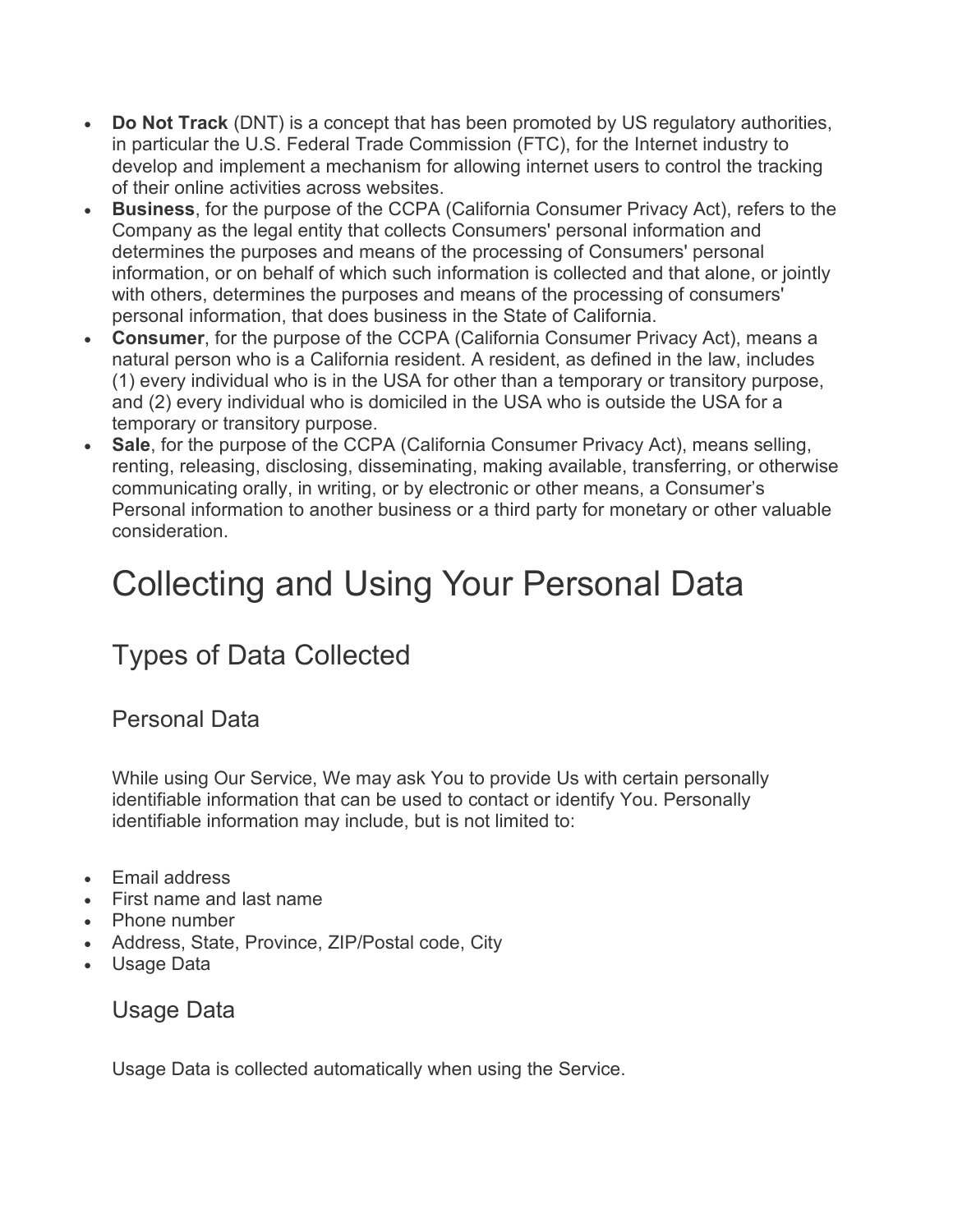Usage Data may include information such as Your Device's Internet Protocol address (e.g. IP address), browser type, browser version, the pages of our Service that You visit, the time and date of Your visit, the time spent on those pages, unique device identifiers and other diagnostic data.

When You access the Service by or through a mobile device, We may collect certain information automatically, including, but not limited to, the type of mobile device You use, Your mobile device unique ID, the IP address of Your mobile device, Your mobile operating system, the type of mobile Internet browser You use, unique device identifiers and other diagnostic data.

We may also collect information that Your browser sends whenever You visit our Service or when You access the Service by or through a mobile device.

#### Tracking Technologies and Cookies

We use Cookies and similar tracking technologies to track the activity on Our Service and store certain information. Tracking technologies used are beacons, tags, and scripts to collect and track information and to improve and analyze Our Service.

You can instruct Your browser to refuse all Cookies or to indicate when a Cookie is being sent. However, if You do not accept Cookies, You may not be able to use some parts of our Service.

Cookies can be "Persistent" or "Session" Cookies. Persistent Cookies remain on your personal computer or mobile device when You go offline, while Session Cookies are deleted as soon as You close your web browser.

We use both session and persistent Cookies for the purposes set out below:

#### • **Necessary / Essential Cookies**

Type: Session Cookies

Administered by: Us

Purpose: These Cookies are essential to provide You with services available through the Website and to enable You to use some of its features. They help to authenticate users and prevent fraudulent use of user accounts. Without these Cookies, the services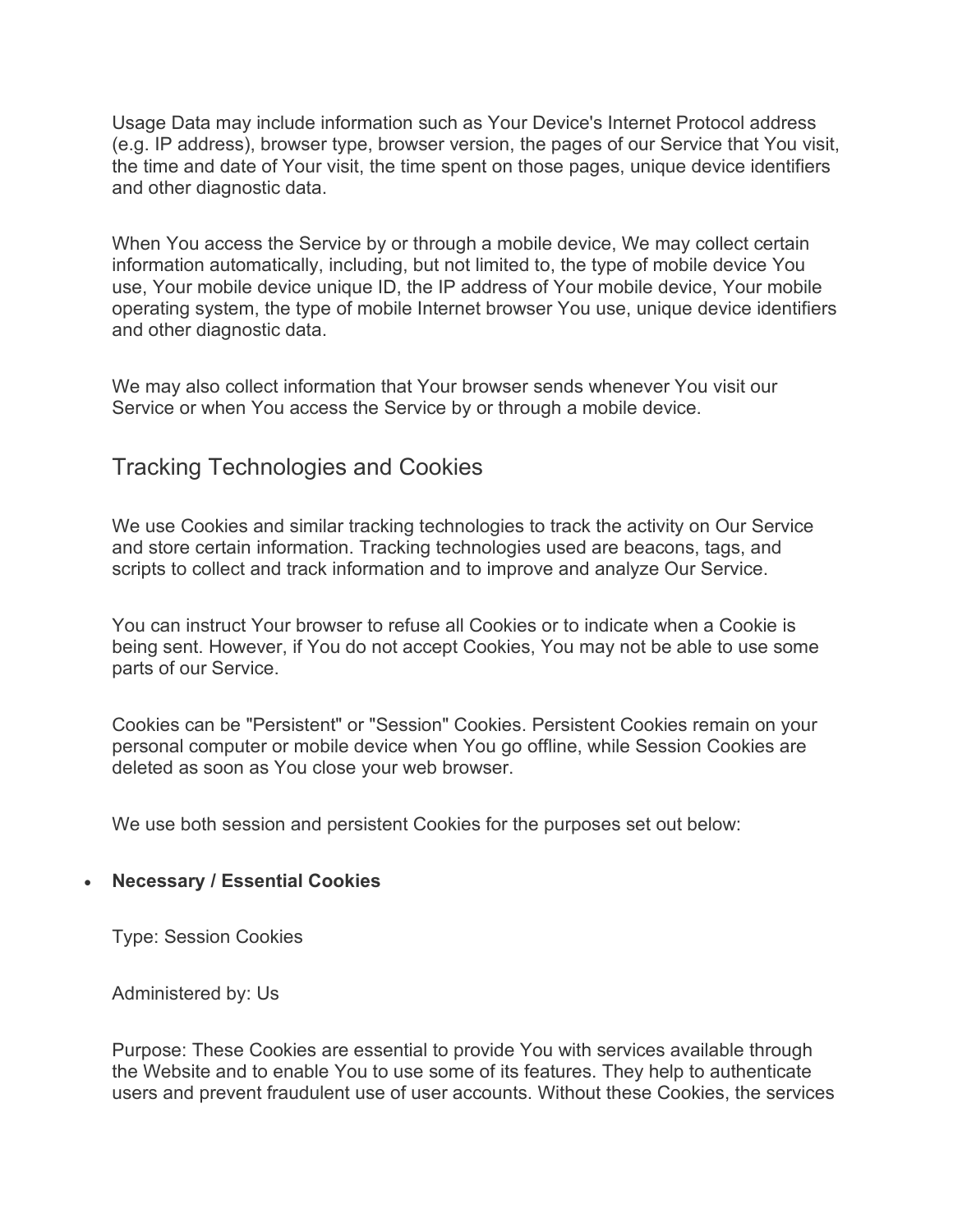that You have asked for cannot be provided, and We only use these Cookies to provide You with those services.

#### • **Cookies Policy / Notice Acceptance Cookies**

Type: Persistent Cookies

Administered by: Us

Purpose: These Cookies identify if users have accepted the use of cookies on the Website.

#### • **Functionality Cookies**

Type: Persistent Cookies

Administered by: Us

Purpose: These Cookies allow us to remember choices You make when You use the Website, such as remembering your login details or language preference. The purpose of these Cookies is to provide You with a more personal experience and to avoid You having to re-enter your preferences every time You use the Website.

#### • **Tracking and Performance Cookies**

Type: Persistent Cookies

Administered by: Third-Parties

Purpose: These Cookies are used to track information about traffic to the Website and how users use the Website. The information gathered via these Cookies may directly or indirectly identify you as an individual visitor. This is because the information collected is typically linked to a pseudonymous identifier associated with the device you use to access the Website. We may also use these Cookies to test new advertisements, pages, features or new functionality of the Website to see how our users react to them.

#### • **Targeting and Advertising Cookies**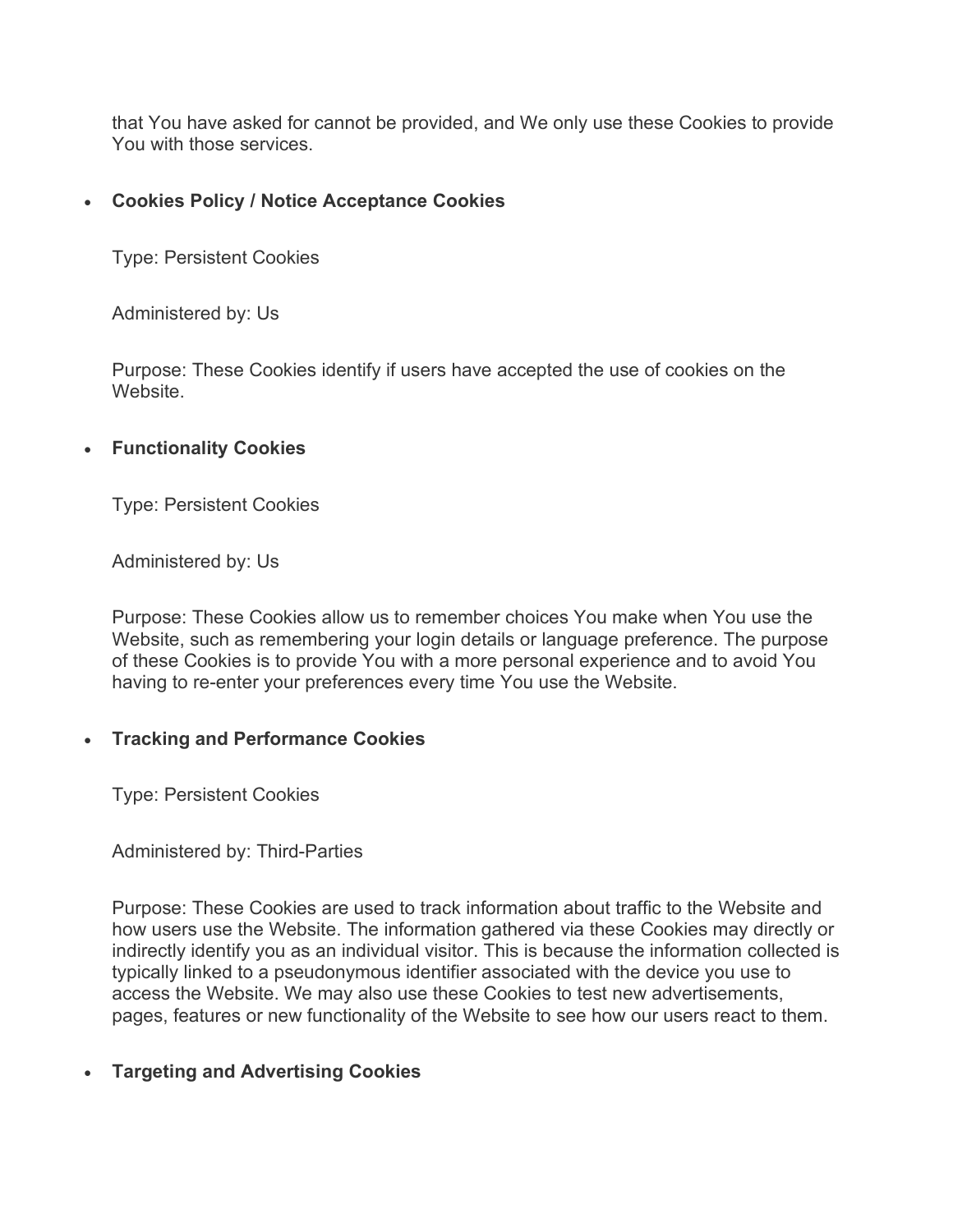Type: Persistent Cookies

Administered by: Third-Parties

Purpose: These Cookies track your browsing habits to enable Us to show advertising which is more likely to be of interest to You. These Cookies use information about your browsing history to group You with other users who have similar interests. Based on that information, and with Our permission, third party advertisers can place Cookies to enable them to show adverts which We think will be relevant to your interests while You are on third party websites.

For more information about the cookies we use and your choices regarding cookies, please visit our Cookies Policy.

## Use of Your Personal Data

The Company may use Personal Data for the following purposes:

- **To provide and maintain our Service**, including to monitor the usage of our Service.
- **To manage Your Account:** to manage Your registration as a user of the Service. The Personal Data You provide can give You access to different functionalities of the Service that are available to You as a registered user.
- **For the performance of a contract:** the development, compliance and undertaking of the purchase contract for the products, items or services You have purchased or of any other contract with Us through the Service.
- **To contact You:** To contact You by email, telephone calls, SMS, or other equivalent forms of electronic communication, such as a mobile application's push notifications regarding updates or informative communications related to the functionalities, products or contracted services, including the security updates, when necessary or reasonable for their implementation.
- **To provide You** with news, special offers and general information about other goods, services and events which we offer that are similar to those that you have already purchased or enquired about unless You have opted not to receive such information.
- **To manage Your requests:** To attend and manage Your requests to Us.

We may share your personal information in the following situations:

• **With Service Providers:** We may share Your personal information with Service Providers to monitor and analyze the use of our Service, to show advertisements to You to help support and maintain Our Service, to contact You, to advertise on third party websites to You after You visited our Service or for payment processing.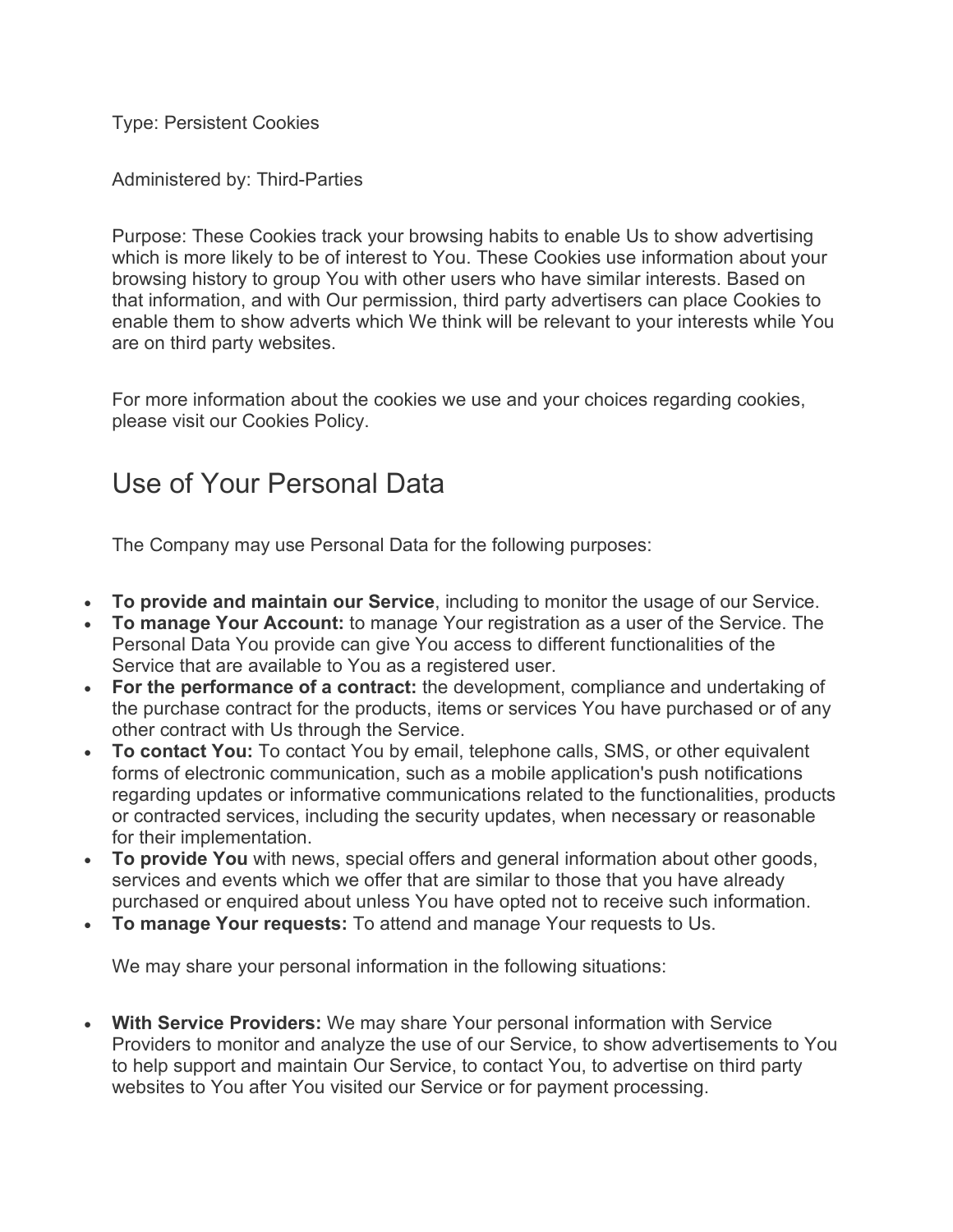- **For Business transfers:** We may share or transfer Your personal information in connection with, or during negotiations of, any merger, sale of Company assets, financing, or acquisition of all or a portion of our business to another company.
- **With Affiliates:** We may share Your information with Our affiliates, in which case we will require those affiliates to honor this Privacy Policy. Affiliates include Our parent company and any other subsidiaries, joint venture partners or other companies that We control or that are under common control with Us.
- **With Business partners:** We may share Your information with Our business partners to offer You certain products, services or promotions.
- **With other users:** when You share personal information or otherwise interact in the public areas with other users, such information may be viewed by all users and may be publicly distributed outside. If You interact with other users or register through a Third-Party Social Media Service, Your contacts on the Third-Party Social Media Service may see You name, profile, pictures and description of Your activity. Similarly, other users will be able to view descriptions of Your activity, communicate with You and view Your profile.

## Retention of Your Personal Data

The Company will retain Your Personal Data only for as long as is necessary for the purposes set out in this Privacy Policy. We will retain and use Your Personal Data to the extent necessary to comply with our legal obligations (for example, if we are required to retain your data to comply with applicable laws), resolve disputes, and enforce our legal agreements and policies.

The Company will also retain Usage Data for internal analysis purposes. Usage Data is generally retained for a shorter period of time, except when this data is used to strengthen the security or to improve the functionality of Our Service, or We are legally obligated to retain this data for longer time periods.

### Transfer of Your Personal Data

Your information, including Personal Data, is processed at the Company's operating offices and in any other places where the parties involved in the processing are located. It means that this information may be transferred to — and maintained on — computers located outside of Your state, province, country or other governmental jurisdiction where the data protection laws may differ than those from Your jurisdiction.

Your consent to this Privacy Policy followed by Your submission of such information represents Your agreement to that transfer.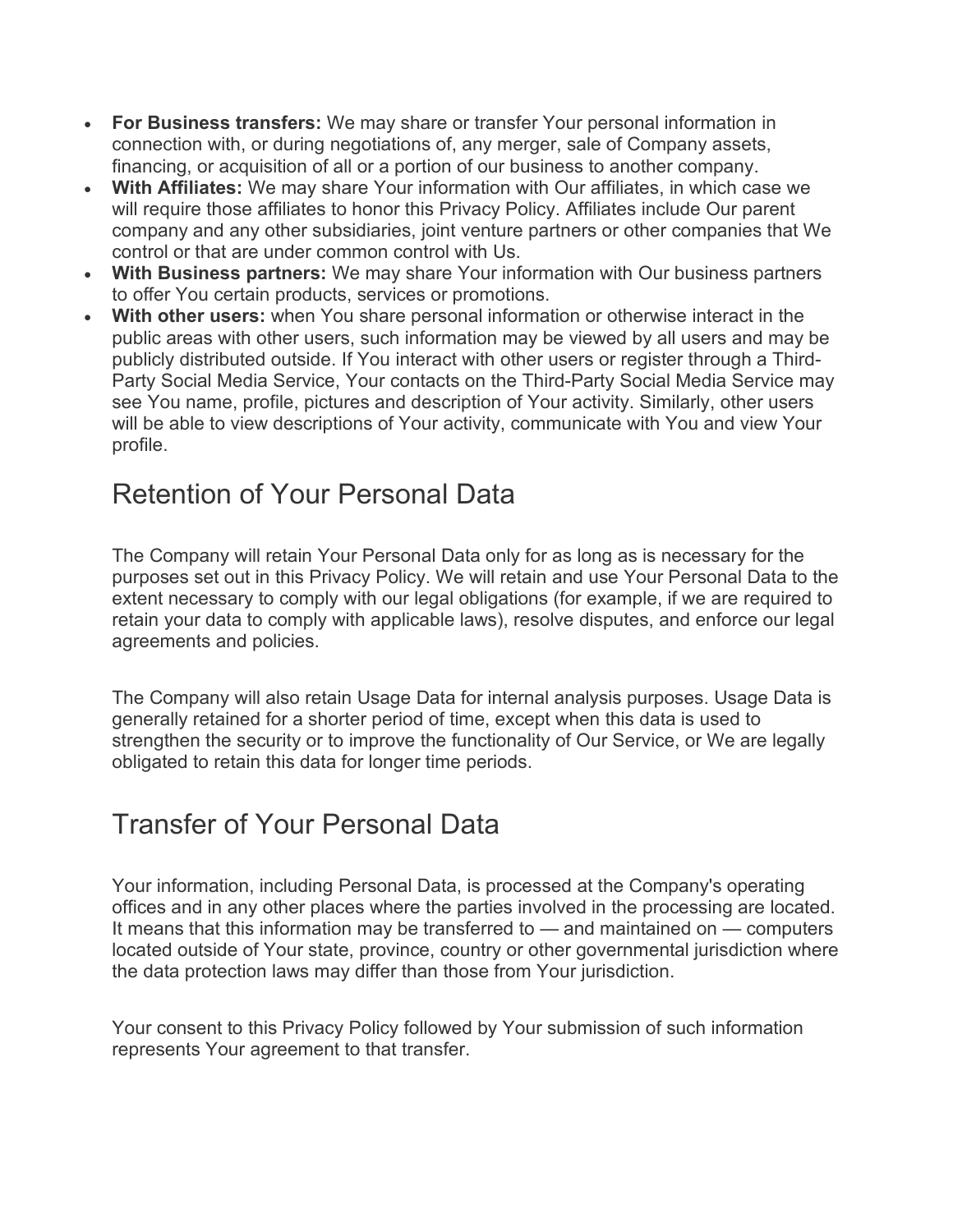The Company will take all steps reasonably necessary to ensure that Your data is treated securely and in accordance with this Privacy Policy and no transfer of Your Personal Data will take place to an organization or a country unless there are adequate controls in place including the security of Your data and other personal information.

### Disclosure of Your Personal Data

#### Business Transactions

If the Company is involved in a merger, acquisition or asset sale, Your Personal Data may be transferred. We will provide notice before Your Personal Data is transferred and becomes subject to a different Privacy Policy.

#### Law enforcement

Under certain circumstances, the Company may be required to disclose Your Personal Data if required to do so by law or in response to valid requests by public authorities (e.g. a court or a government agency).

#### Other legal requirements

The Company may disclose Your Personal Data in the good faith belief that such action is necessary to:

- Comply with a legal obligation
- Protect and defend the rights or property of the Company
- Prevent or investigate possible wrongdoing in connection with the Service
- Protect the personal safety of Users of the Service or the public
- Protect against legal liability

### Security of Your Personal Data

The security of Your Personal Data is important to Us, but remember that no method of transmission over the Internet, or method of electronic storage is 100% secure. While We strive to use commercially acceptable means to protect Your Personal Data, We cannot guarantee its absolute security.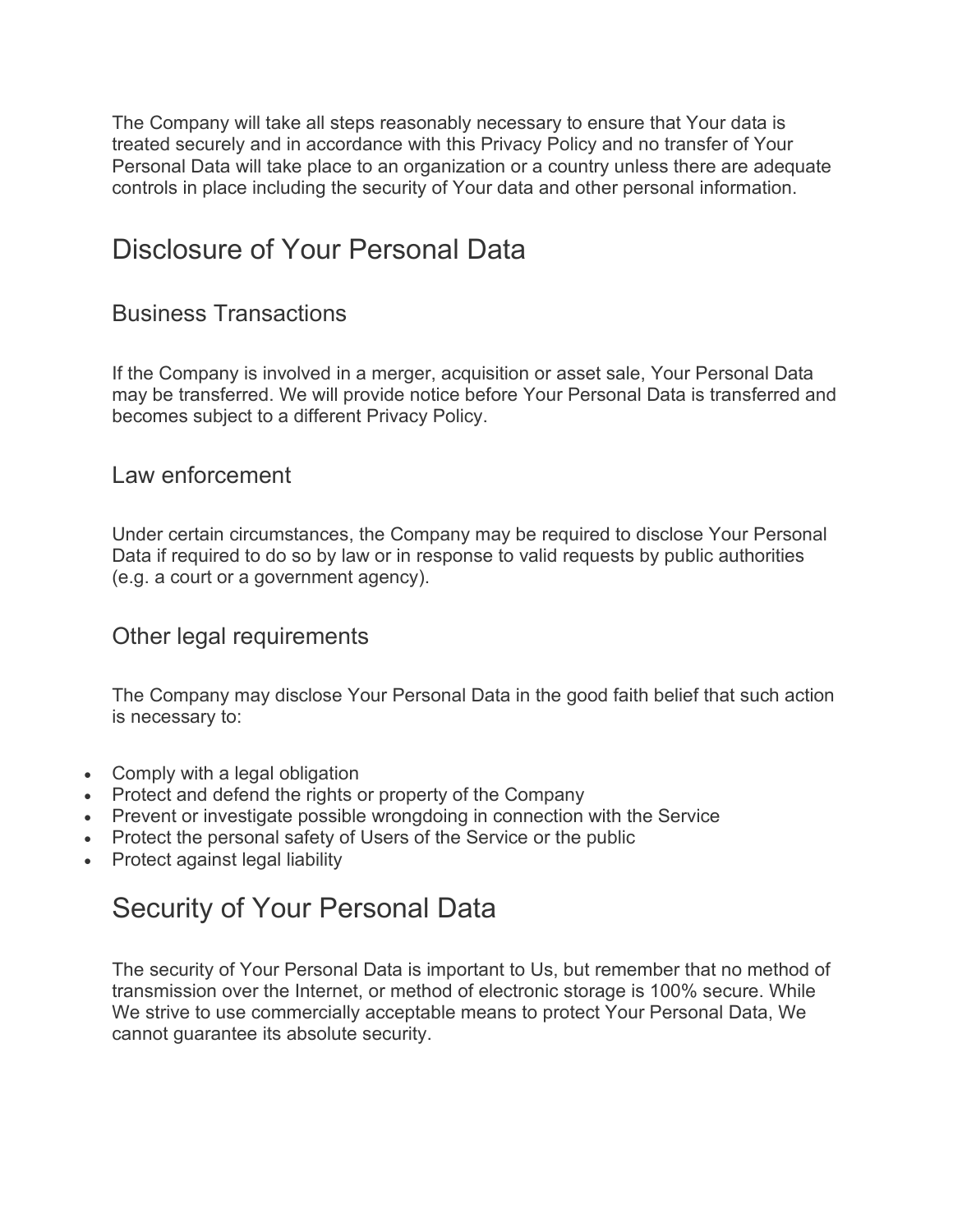# Detailed Information on the Processing of Your Personal Data

Service Providers have access to Your Personal Data only to perform their tasks on Our behalf and are obligated not to disclose or use it for any other purpose.

### Analytics

We may use third-party Service providers to monitor and analyze the use of our Service.

#### • **Google Analytics**

Google Analytics is a web analytics service offered by Google that tracks and reports website traffic. Google uses the data collected to track and monitor the use of our Service. This data is shared with other Google services. Google may use the collected data to contextualise and personalise the ads of its own advertising network.

You can opt-out of having made your activity on the Service available to Google Analytics by installing the Google Analytics opt-out browser add-on. The add-on prevents the Google Analytics JavaScript (ga.js, analytics.js and dc.js) from sharing information with Google Analytics about visits activity.

For more information on the privacy practices of Google, please visit the Google Privacy & Terms web page: <https://policies.google.com/privacy?hl=en>

### Advertising

We may use Service providers to show advertisements to You to help support and maintain Our Service.

#### • **Google AdSense & DoubleClick Cookie**

Google, as a third party vendor, uses cookies to serve ads on our Service. Google's use of the DoubleClick cookie enables it and its partners to serve ads to our users based on their visit to our Service or other websites on the Internet.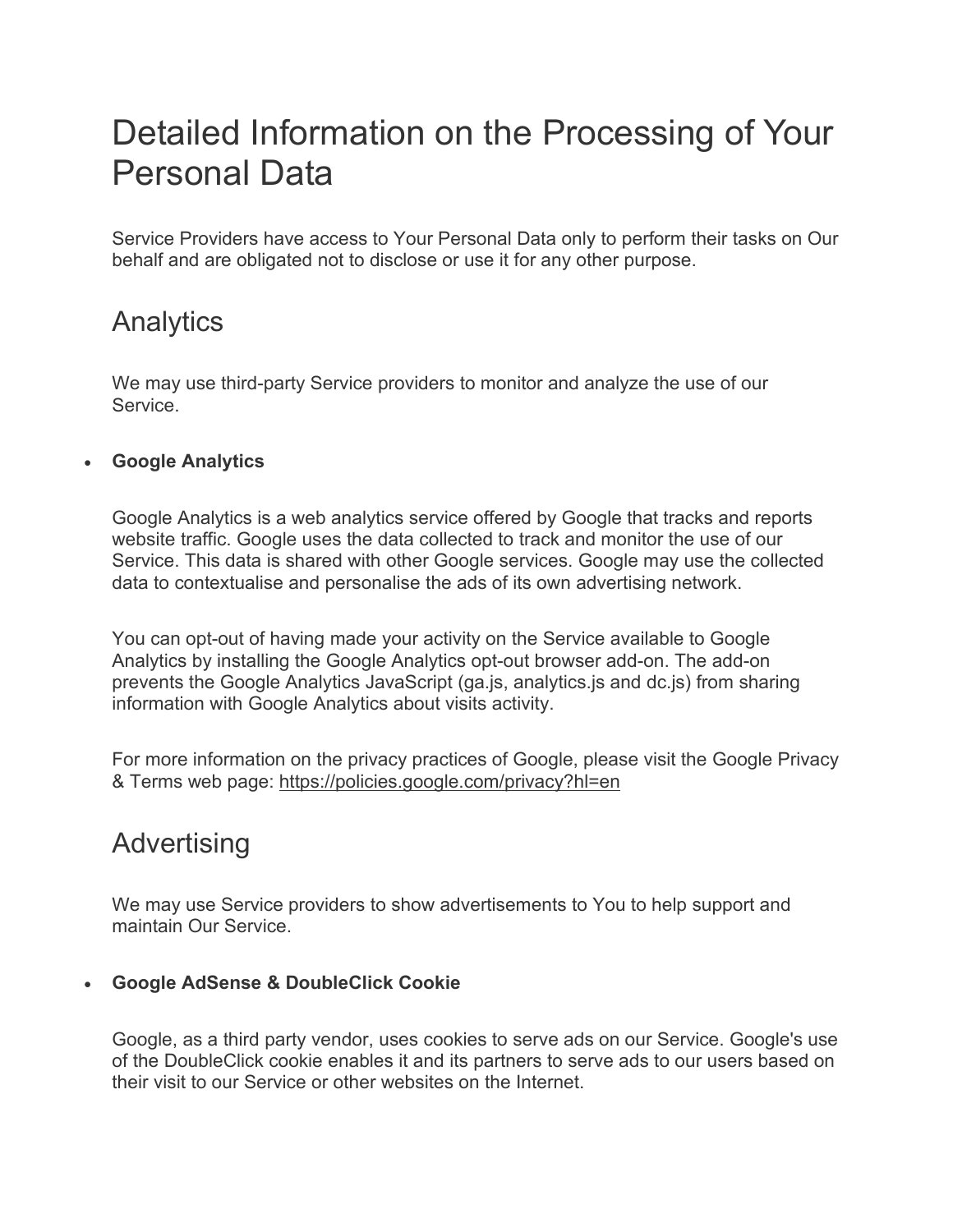You may opt out of the use of the DoubleClick Cookie for interest-based advertising by visiting the Google Ads Settings web page: <http://www.google.com/ads/preferences/>

### Behavioral Remarketing

The Company uses remarketing services to advertise on third party websites to You after You visited our Service. We and Our third-party vendors use cookies to inform, optimize and serve ads based on Your past visits to our Service.

#### • **Google Ads (AdWords)**

Google Ads (AdWords) remarketing service is provided by Google Inc.

You can opt-out of Google Analytics for Display Advertising and customise the Google Display Network ads by visiting the Google Ads Settings page: <http://www.google.com/settings/ads>

Google also recommends installing the Google Analytics Opt-out Browser Add-on - <https://tools.google.com/dlpage/gaoptout> - for your web browser. Google Analytics Opt-out Browser Add-on provides visitors with the ability to prevent their data from being collected and used by Google Analytics.

For more information on the privacy practices of Google, please visit the Google Privacy & Terms web page: <https://policies.google.com/privacy?hl=en>

#### • **Facebook**

Facebook remarketing service is provided by Facebook Inc.

You can learn more about interest-based advertising from Facebook by visiting this page: <https://www.facebook.com/help/164968693837950>

To opt-out from Facebook's interest-based ads, follow these instructions from Facebook: <https://www.facebook.com/help/568137493302217>

Facebook adheres to the Self-Regulatory Principles for Online Behavioural Advertising established by the Digital Advertising Alliance. You can also opt-out from Facebook and other participating companies through the Digital Advertising Alliance in the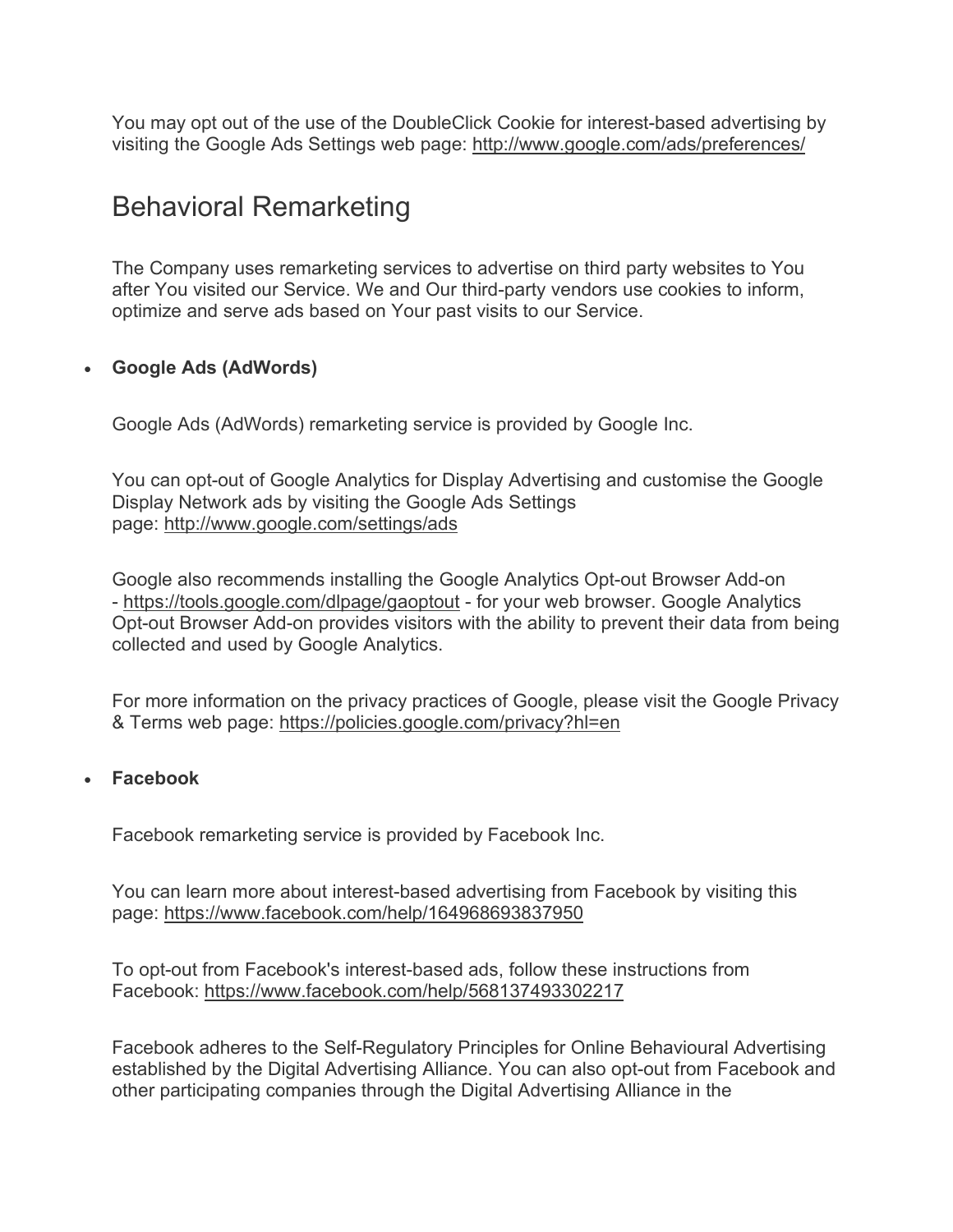USA [http://www.aboutads.info/choices/,](http://www.aboutads.info/choices/) the Digital Advertising Alliance of Canada in Canada <http://youradchoices.ca/> or the European Interactive Digital Advertising Alliance in Europe [http://www.youronlinechoices.eu/,](http://www.youronlinechoices.eu/) or opt-out using your mobile device settings.

For more information on the privacy practices of Facebook, please visit Facebook's Data Policy: <https://www.facebook.com/privacy/explanation>

## Usage, Performance and Miscellaneous

We may use third-party Service Providers to provide better improvement of our Service.

#### • **Google Places**

Google Places is a service that returns information about places using HTTP requests. It is operated by Google.

Google Places service may collect information from You and from Your Device for security purposes.

The information gathered by Google Places is held in accordance with the Privacy Policy of Google: <https://www.google.com/intl/en/policies/privacy/>

# GDPR Privacy

## Legal Basis for Processing Personal Data under GDPR

We may process Personal Data under the following conditions:

- **Consent:** You have given Your consent for processing Personal Data for one or more specific purposes.
- **Performance of a contract:** Provision of Personal Data is necessary for the performance of an agreement with You and/or for any pre-contractual obligations thereof.
- **Legal obligations:** Processing Personal Data is necessary for compliance with a legal obligation to which the Company is subject.
- **Vital interests:** Processing Personal Data is necessary in order to protect Your vital interests or of another natural person.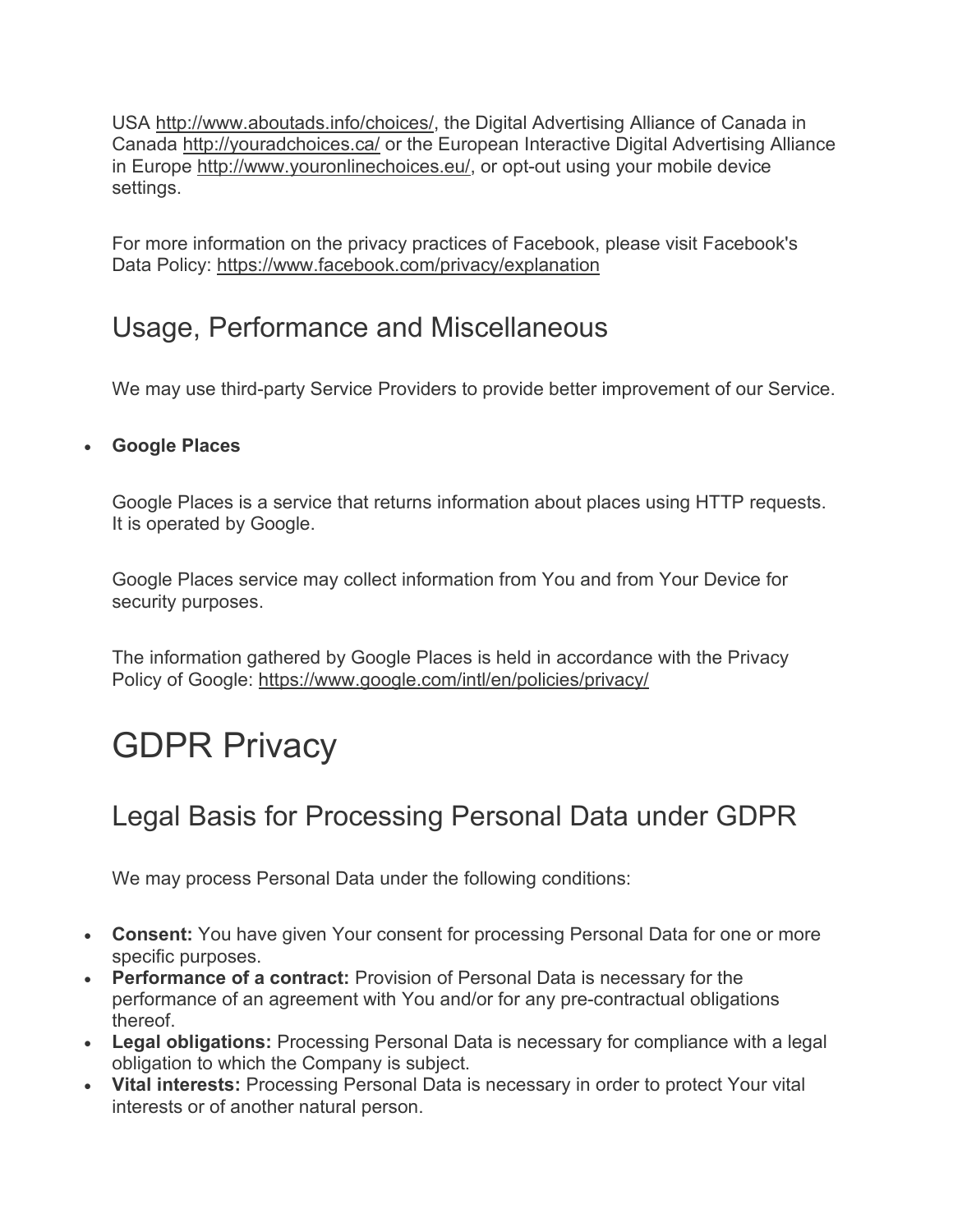- **Public interests:** Processing Personal Data is related to a task that is carried out in the public interest or in the exercise of official authority vested in the Company.
- **Legitimate interests:** Processing Personal Data is necessary for the purposes of the legitimate interests pursued by the Company.

In any case, the Company will gladly help to clarify the specific legal basis that applies to the processing, and in particular whether the provision of Personal Data is a statutory or contractual requirement, or a requirement necessary to enter into a contract.

## Your Rights under the GDPR

The Company undertakes to respect the confidentiality of Your Personal Data and to guarantee You can exercise Your rights.

You have the right under this Privacy Policy, and by law if You are within the EU, to:

- **Request access to Your Personal Data.** The right to access, update or delete the information We have on You. Whenever made possible, you can access, update or request deletion of Your Personal Data directly within Your account settings section. If you are unable to perform these actions yourself, please contact Us to assist You. This also enables You to receive a copy of the Personal Data We hold about You.
- **Request correction of the Personal Data that We hold about You.** You have the right to to have any incomplete or inaccurate information We hold about You corrected.
- **Object to processing of Your Personal Data.** This right exists where We are relying on a legitimate interest as the legal basis for Our processing and there is something about Your particular situation, which makes You want to object to our processing of Your Personal Data on this ground. You also have the right to object where We are processing Your Personal Data for direct marketing purposes.
- **Request erasure of Your Personal Data.** You have the right to ask Us to delete or remove Personal Data when there is no good reason for Us to continue processing it.
- **Request the transfer of Your Personal Data.** We will provide to You, or to a thirdparty You have chosen, Your Personal Data in a structured, commonly used, machinereadable format. Please note that this right only applies to automated information which You initially provided consent for Us to use or where We used the information to perform a contract with You.
- **Withdraw Your consent.** You have the right to withdraw Your consent on using your Personal Data. If You withdraw Your consent, We may not be able to provide You with access to certain specific functionalities of the Service.

### Exercising of Your GDPR Data Protection Rights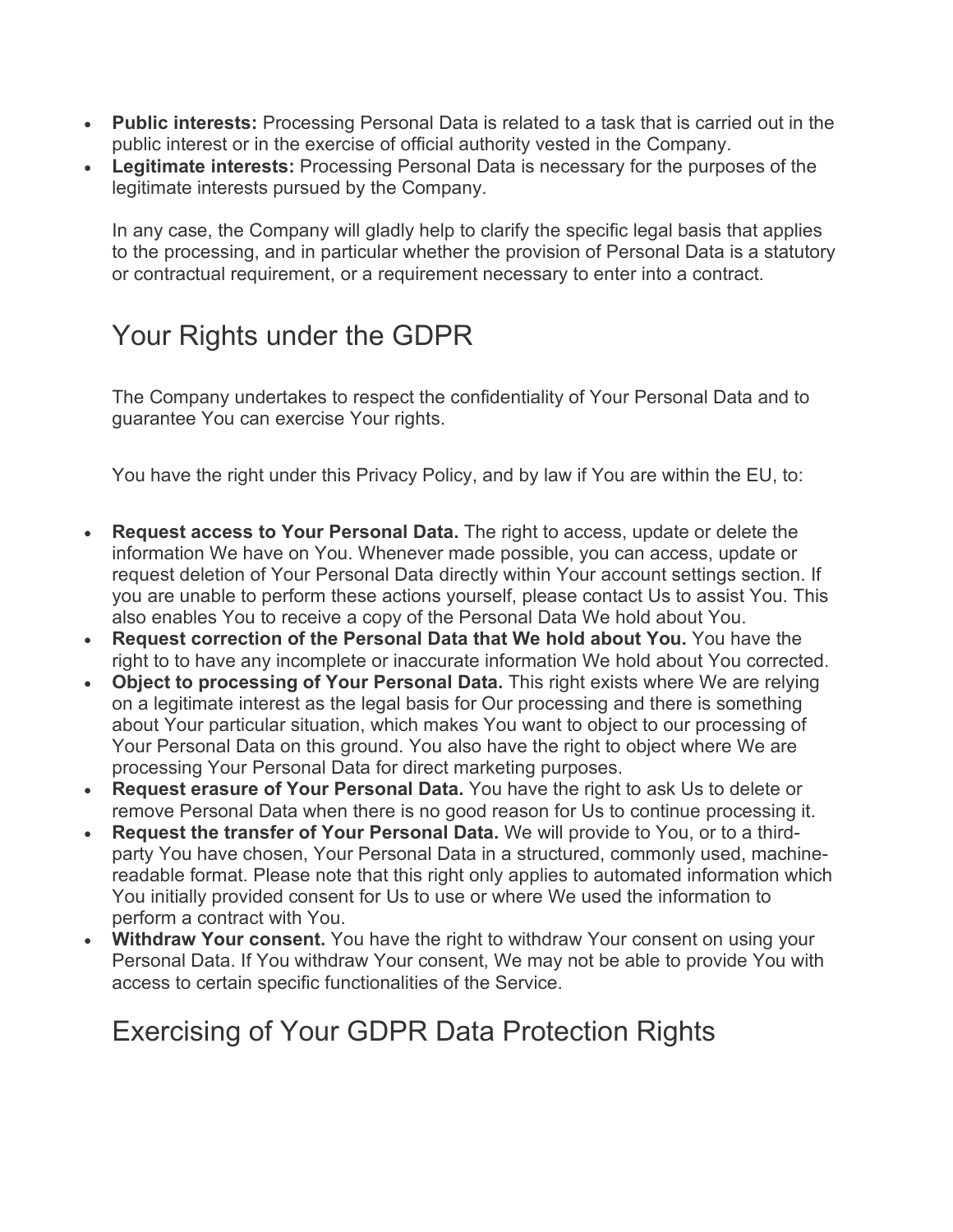You may exercise Your rights of access, rectification, cancellation and opposition by contacting Us. Please note that we may ask You to verify Your identity before responding to such requests. If You make a request, We will try our best to respond to You as soon as possible.

You have the right to complain to a Data Protection Authority about Our collection and use of Your Personal Data. For more information, if You are in the European Economic Area (EEA), please contact Your local data protection authority in the EEA.

## Facebook Fan Page

### Data Controller for the Facebook Fan Page

The Company is the Data Controller of Your Personal Data collected while using the Service. As operator of the Facebook Fan Page (https://facebook.com/hatcreekboutique19), the Company and the operator of the social network Facebook are Joint Controllers.

The Company has entered into agreements with Facebook that define the terms for use of the Facebook Fan Page, among other things. These terms are mostly based on the Facebook Terms of Service: <https://www.facebook.com/terms.php>

Visit the Facebook Privacy Policy <https://www.facebook.com/policy.php> for more information about how Facebook manages Personal data or contact Facebook online, or by mail: Facebook, Inc. ATTN, Privacy Operations, 1601 Willow Road, Menlo Park, CA 94025, United States.

### Facebook Insights

We use the Facebook Insights function in connection with the operation of the Facebook Fan Page and on the basis of the GDPR, in order to obtain anonymized statistical data about Our users.

For this purpose, Facebook places a Cookie on the device of the user visiting Our Facebook Fan Page. Each Cookie contains a unique identifier code and remains active for a period of two years, except when it is deleted before the end of this period.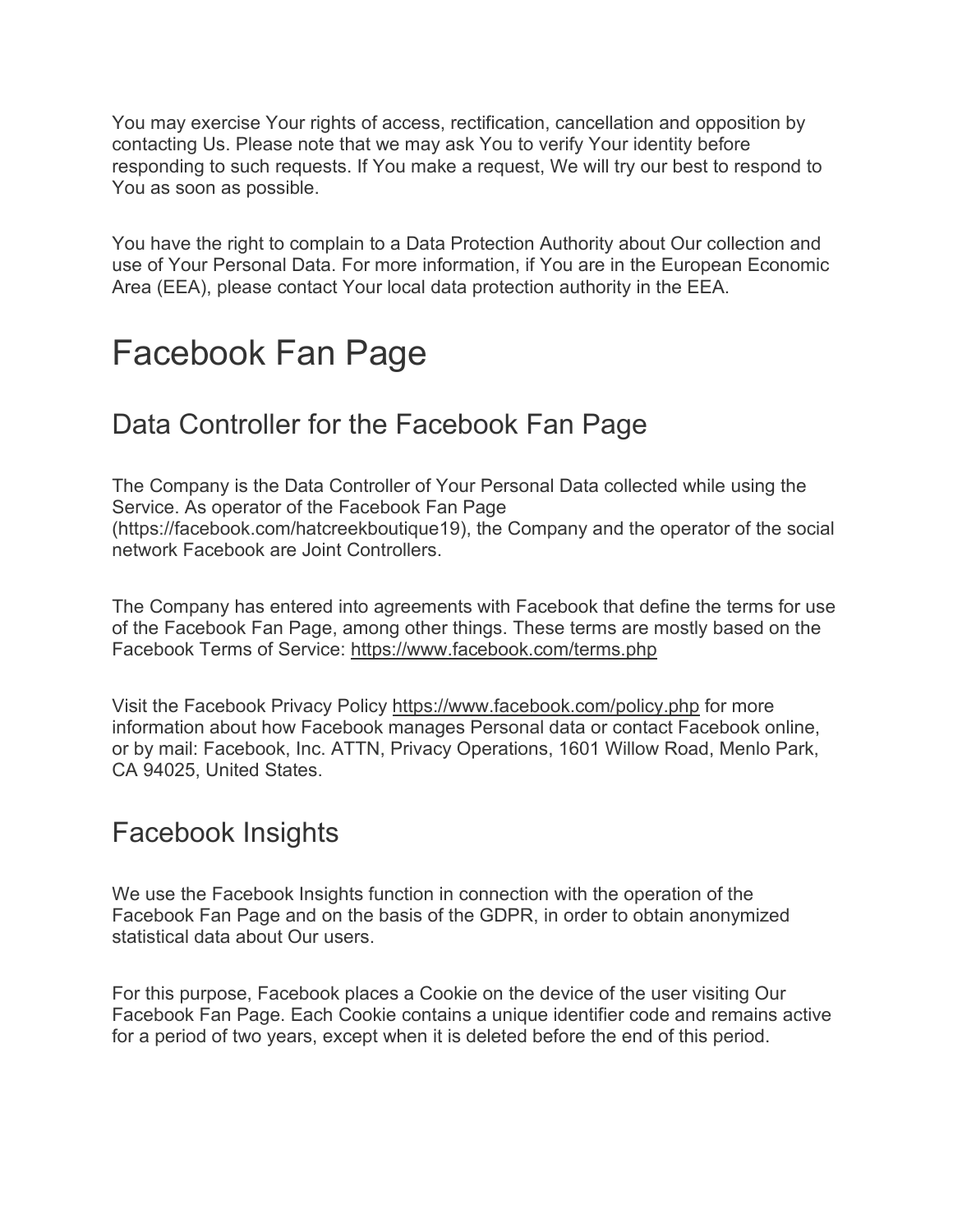Facebook receives, records and processes the information stored in the Cookie, especially when the user visits the Facebook services, services that are provided by other members of the Facebook Fan Page and services by other companies that use Facebook services.

For more information on the privacy practices of Facebook, please visit Facebook Privacy Policy here: [https://www.facebook.com/full\\_data\\_use\\_policy](https://www.facebook.com/full_data_use_policy)

# CCPA Privacy

## Your Rights under the CCPA

Under this Privacy Policy, and by law if You are a resident of California, You have the following rights:

- **The right to notice.** You must be properly notified which categories of Personal Data are being collected and the purposes for which the Personal Data is being used.
- **The right to access / the right to request.** The CCPA permits You to request and obtain from the Company information regarding the disclosure of Your Personal Data that has been collected in the past 12 months by the Company or its subsidiaries to a third-party for the third party's direct marketing purposes.
- **The right to say no to the sale of Personal Data.** You also have the right to ask the Company not to sell Your Personal Data to third parties. You can submit such a request by visiting our "Do Not Sell My Personal Information" section or web page.
- **The right to know about Your Personal Data.** You have the right to request and obtain from the Company information regarding the disclosure of the following:
- o The categories of Personal Data collected
- o The sources from which the Personal Data was collected
- o The business or commercial purpose for collecting or selling the Personal Data
- $\circ$  Categories of third parties with whom We share Personal Data
- o The specific pieces of Personal Data we collected about You
- **The right to delete Personal Data.** You also have the right to request the deletion of Your Personal Data that have been collected in the past 12 months.
- **The right not to be discriminated against.** You have the right not to be discriminated against for exercising any of Your Consumer's rights, including by:
- o Denying goods or services to You
- o Charging different prices or rates for goods or services, including the use of discounts or other benefits or imposing penalties
- o Providing a different level or quality of goods or services to You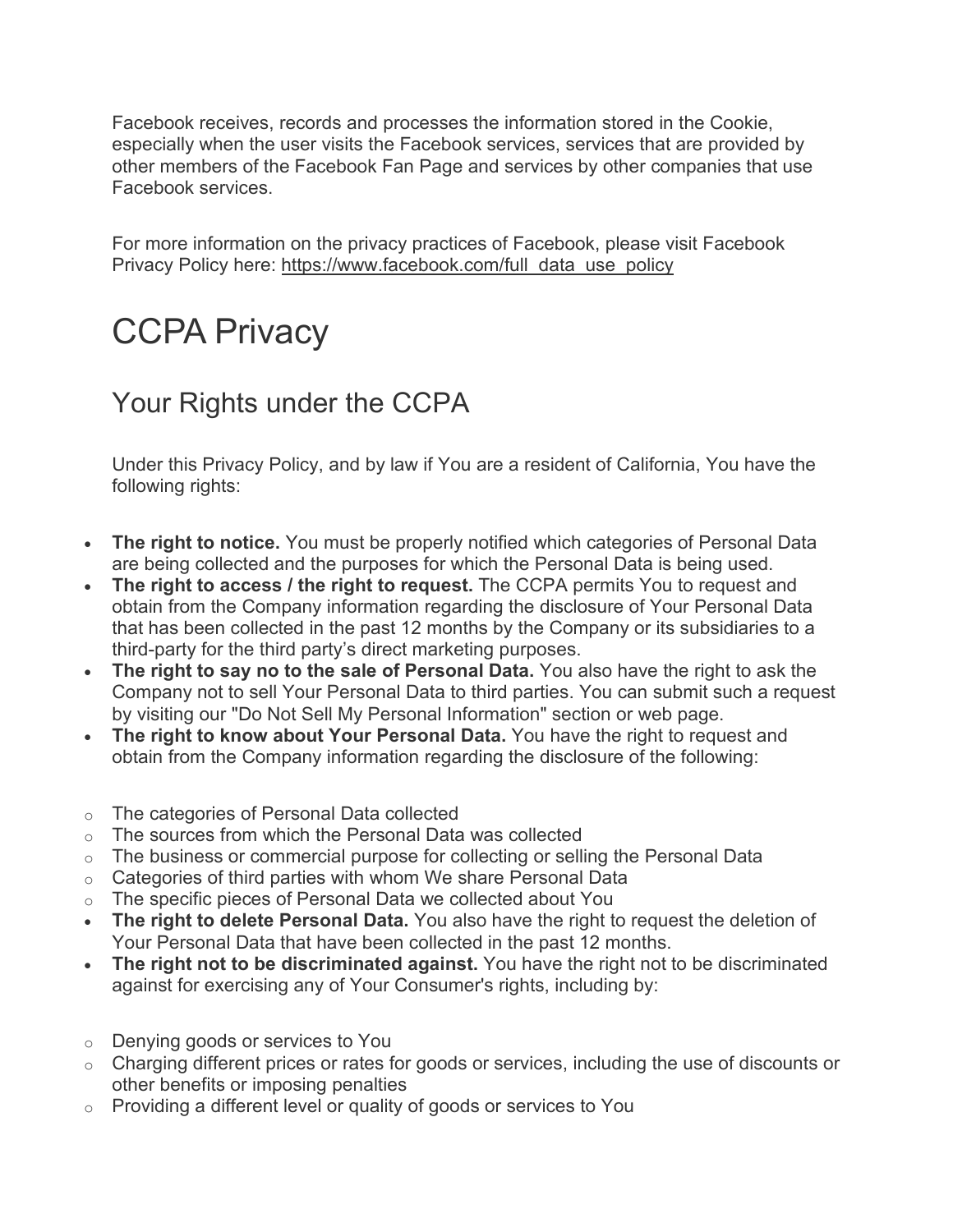$\circ$  Suggesting that You will receive a different price or rate for goods or services or a different level or quality of goods or services.

### Exercising Your CCPA Data Protection Rights

In order to exercise any of Your rights under the CCPA, and if you are a California resident, You can email or call us or visit our "Do Not Sell My Personal Information" section or web page.

The Company will disclose and deliver the required information free of charge within 45 days of receiving Your verifiable request. The time period to provide the required information may be extended once by an additional 45 days when reasonable necessary and with prior notice.

### Do Not Sell My Personal Information

We do not sell personal information. However, the Service Providers we partner with (for example, our advertising partners) may use technology on the Service that "sells" personal information as defined by the CCPA law.

If you wish to opt out of the use of your personal information for interest-based advertising purposes and these potential sales as defined under CCPA law, you may do so by following the instructions below.

Please note that any opt out is specific to the browser You use. You may need to opt out on every browser that you use.

#### **Website**

You can opt out of receiving ads that are personalized as served by our Service Providers by following our instructions presented on the Service:

- From Our "Cookie Consent" notice banner
- Or from Our "CCPA Opt-out" notice banner
- Or from Our "Do Not Sell My Personal Information" notice banner
- Or from Our "Do Not Sell My Personal Information" link

The opt out will place a cookie on Your computer that is unique to the browser You use to opt out. If you change browsers or delete the cookies saved by your browser, you will need to opt out again.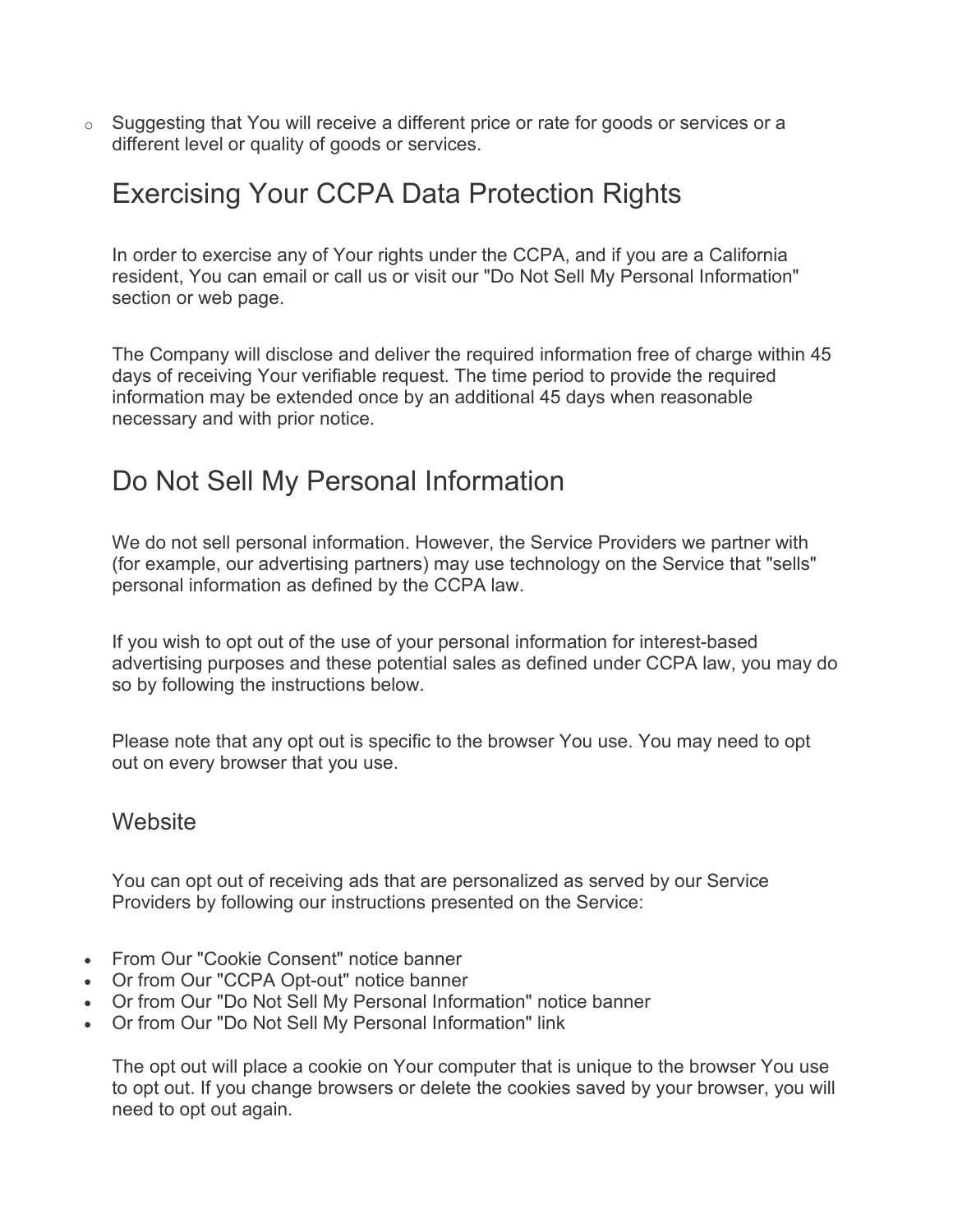#### Mobile Devices

Your mobile device may give you the ability to opt out of the use of information about the apps you use in order to serve you ads that are targeted to your interests:

- "Opt out of Interest-Based Ads" or "Opt out of Ads Personalization" on Android devices
- "Limit Ad Tracking" on iOS devices

You can also stop the collection of location information from Your mobile device by changing the preferences on your mobile device.

# "Do Not Track" Policy as Required by California Online Privacy Protection Act (CalOPPA)

Our Service does not respond to Do Not Track signals.

However, some third party websites do keep track of You browsing activities. If You are visiting such websites, You can set Your preferences in Your web browser to inform websites that You do not want to be tracked. You can enable or disable DNT by visiting the preferences or settings page of Your web browser.

# Children's Privacy

Our Service does not address anyone under the age of 13. We do not knowingly collect personally identifiable information from anyone under the age of 13. If You are a parent or guardian and You are aware that Your child has provided Us with Personal Data, please contact Us. If We become aware that We have collected Personal Data from anyone under the age of 13 without verification of parental consent, We take steps to remove that information from Our servers.

We also may limit how We collect, use, and store some of the information of Users between 13 and 18 years old. In some cases, this means We will be unable to provide certain functionality of the Service to these users.